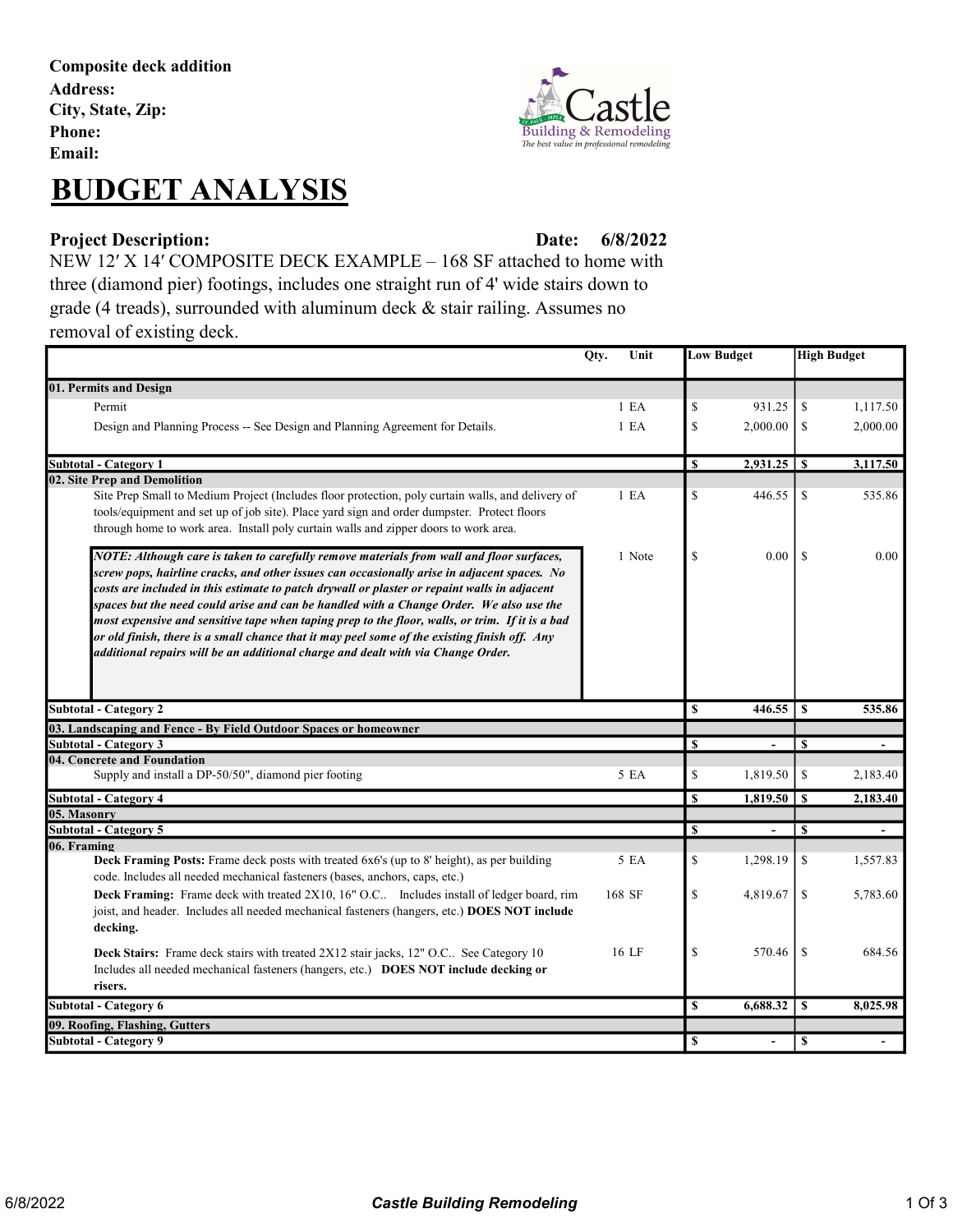| 10. Exterior Trim, Porches and Decks                                                               |                        |                          |               |                          |
|----------------------------------------------------------------------------------------------------|------------------------|--------------------------|---------------|--------------------------|
| Decking - 5/4" X 6", Composite decking with top mount screws and color matched screw hole          | 184 SF<br>\$           | 8,441.18                 | <sup>\$</sup> | 10,129.42                |
| plugs;                                                                                             |                        |                          |               |                          |
| Decking Brand:                                                                                     |                        |                          |               |                          |
| Decking Color:                                                                                     |                        |                          |               |                          |
| Skirting/stair riser - Composite 1X10 skirting around the perimeter of the framing and stair       | 64 LF<br>\$            | 2.143.17                 | \$            | 2,571.80                 |
| risers.                                                                                            |                        |                          |               |                          |
| Decking Brand:                                                                                     |                        |                          |               |                          |
| Railing - Aluminum, top mount railing system                                                       | S<br>44 LF             | 5,645.20                 | \$            | 6,774.24                 |
| Color:                                                                                             |                        |                          |               |                          |
| <b>Subtotal - Category 10</b>                                                                      | \$                     | 16,229.55                | \$            | 19,475.46                |
| 11. Siding, Soffit, and Fascia                                                                     |                        |                          |               |                          |
| <b>Subtotal - Category 11</b>                                                                      | \$                     |                          | \$            |                          |
| 12. Exterior Doors and Trim                                                                        |                        |                          |               |                          |
| <b>Subtotal - Category 12</b>                                                                      | \$                     | $\overline{\phantom{0}}$ | \$            |                          |
| 13. Windows                                                                                        |                        |                          |               |                          |
| <b>Subtotal - Category 13</b>                                                                      | \$                     | $\overline{\phantom{0}}$ | \$            | $\blacksquare$           |
| 14. Plumbing                                                                                       |                        |                          |               |                          |
| <b>Subtotal - Category 14</b>                                                                      | \$                     | ٠                        | \$            | $\overline{\phantom{a}}$ |
| <b>15. HVAC</b>                                                                                    |                        |                          |               |                          |
| <b>Subtotal - Category 15</b>                                                                      | \$                     |                          | \$            |                          |
| 16. Electrical                                                                                     |                        |                          |               |                          |
| <b>Subtotal - Category 16</b>                                                                      | \$                     | $\blacksquare$           | \$            | $\overline{\phantom{a}}$ |
| 17. Insulation                                                                                     |                        |                          |               |                          |
| <b>Subtotal - Category 17</b>                                                                      | \$                     |                          | \$            |                          |
| 18. Drywall                                                                                        |                        |                          |               |                          |
| <b>Subtotal - Category 18</b>                                                                      | \$                     | $\overline{\phantom{0}}$ | \$            |                          |
| 19. Tile and Stone                                                                                 |                        |                          |               |                          |
| <b>Subtotal - Category 19</b>                                                                      | \$                     |                          | \$            |                          |
| 20. Millwork, Doors, Hardware                                                                      |                        |                          |               |                          |
| <b>Subtotal - Category 20</b>                                                                      | \$                     | $\blacksquare$           | \$            |                          |
|                                                                                                    |                        |                          |               |                          |
| 21. Cabinetry, Countertops and Appliances                                                          |                        |                          |               |                          |
| <b>Subtotal - Category 21</b>                                                                      | \$                     | $\overline{\phantom{a}}$ | S             |                          |
|                                                                                                    |                        |                          |               |                          |
| 22. Specialties                                                                                    |                        |                          |               |                          |
| <b>Subtotal - Category 22</b>                                                                      | \$                     | $\overline{\phantom{a}}$ | \$            | $\blacksquare$           |
| 23. Flooring                                                                                       |                        |                          |               |                          |
| <b>Subtotal - Category 23</b>                                                                      | \$                     | ä,                       | \$            |                          |
| 24. Painting and Decorating                                                                        |                        |                          |               |                          |
| Subtotal - Category 24                                                                             | \$                     |                          | \$            |                          |
| 25. Clean Up and Debris Removal                                                                    |                        |                          |               |                          |
| Disposal and clean-up - remove all site prep, wipe down and broom sweep area. Haul all extra       | \$<br>1 E <sub>A</sub> | 352.80                   | <sup>\$</sup> | 423.36                   |
| material off site.                                                                                 |                        |                          | -S            |                          |
| Minneapolis daily street use permit for dumpster - Charged per 30 days. If dumpster can be         | \$<br>1 MO             | 80.00                    |               | 80.00                    |
| placed on driveway or lawn this can cost can be saved.                                             |                        |                          |               |                          |
| NOTE: If the dumpster is required to be moved for plowing or street cleaning, there will be        |                        |                          |               |                          |
| additional charges for moving it and replacing it after the street work is complete.               |                        |                          |               |                          |
| <b>DUMPSTER NOTE:</b> If the dumpster is placed on the street, and the city calls a snow           | \$<br>0 E A            | 0.00                     | <sup>\$</sup> | 0.00                     |
| emergency or street cleaning, there will be an additional \$200 charge per move or violation via a |                        |                          |               |                          |
| change order. Sometimes it will get moved, sometimes it will just get fined. The charge is the     |                        |                          |               |                          |
| same either way.                                                                                   |                        |                          |               |                          |
|                                                                                                    |                        |                          |               |                          |
| 20 Yard roll-off dumpster - 10 ton maximum NOTE: for 30 days only. Use line above for              | 1 E A<br>\$            | 418.75                   | \$            | 502.50                   |
| estimated days over 30 days                                                                        |                        |                          |               |                          |
| Regular portable restroom (one month)                                                              | \$<br>1 E A            | 212.50                   | \$            | 255.00                   |
| NOTE: This cost can be saved if home owner is ok with making a bathroom in the house               |                        |                          |               |                          |
| available to Castle and it's trade partners                                                        |                        |                          |               |                          |
| <b>Subtotal - Category 25</b>                                                                      | \$                     | 1,064.05                 | $\mathbf{s}$  | 1,260.86                 |
|                                                                                                    | \$                     |                          | \$            |                          |
| <b>Project Subtotal</b>                                                                            |                        | 29,199.22                |               | 34,599.07                |
| 26. Designer Oversight & Project Management                                                        | \$                     | 3,357.91                 | \$            | 4,029.49                 |
| 27. Overhead and Profit                                                                            | \$                     | 4,817.87                 | \$            | 5,781.45                 |
| <b>Grand Total**</b>                                                                               | \$                     | 37,375.00                | $\mathbb{S}$  | 44,850.00                |